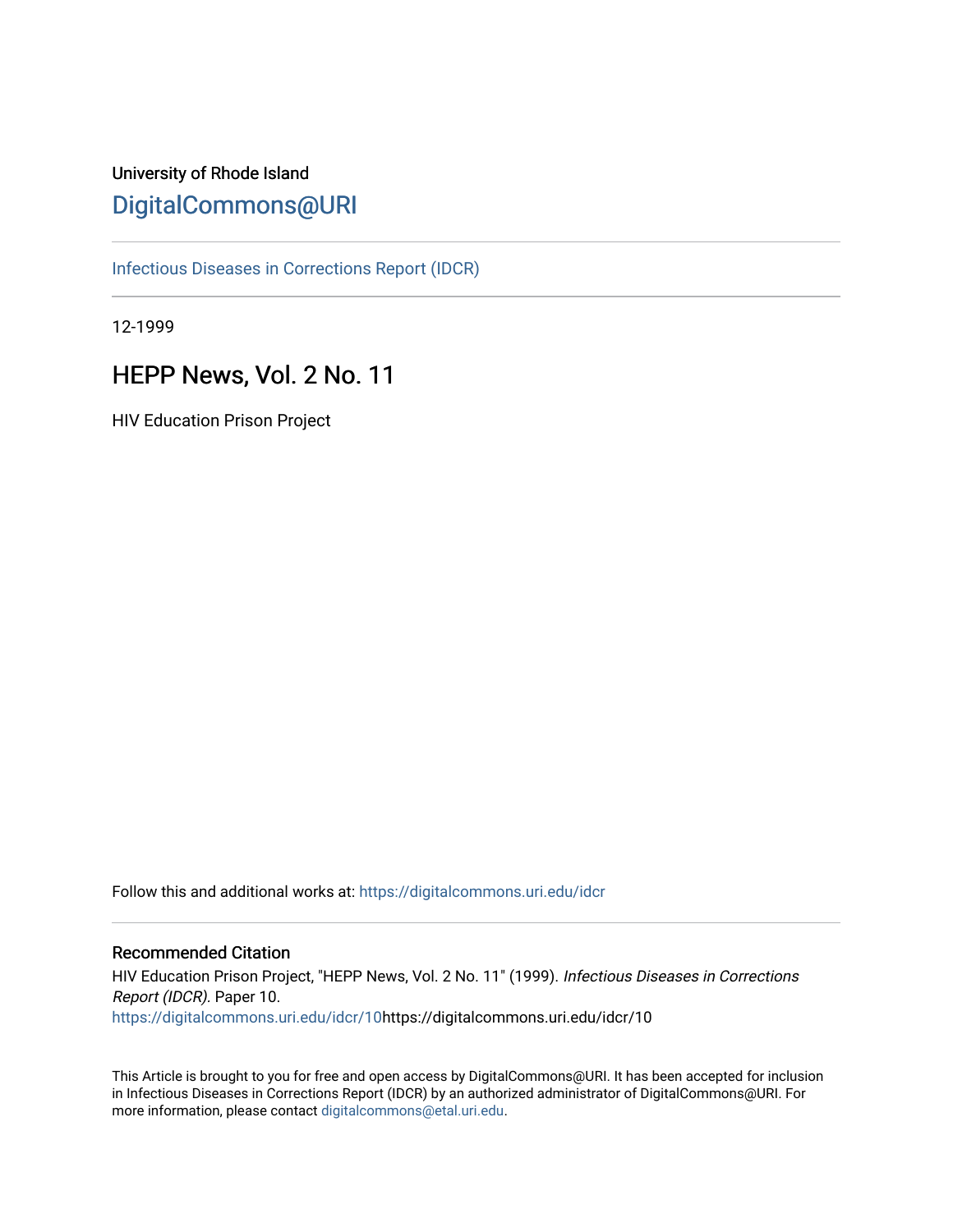

About Hepp

HEPP News, a forum for correctional problem solving, targets correctional administrators and HIV/AIDS care providers including physicians, nurses, outreach workers, and case managers. Published monthly and distributed by fax, HEPP News provides up-to-the-moment information on HIV treatment, efficient approaches to administering HIV treatment in the correctional environment, national and international news related to HIV in prisons and jails, and changes in correctional care that impact HIV treatment. Continuing Medical Education credits are provided by the Brown University Office of Continuing Medical Education to physicians who accurately respond to the questions on the last page of the newsletter.

The editorial board and contributors to HEPP News include national and regional correctional professionals, selected on the basis of their experience with HIV care in the correctional setting and their familiarity with current HIV treatment. We encourage submissions, feedback, and correspondence from our readership. The goal of HEPP News is to provide our readers with reports of effective and cost-conscious HIV care that can truly be implemented with the correctional environment. We hope our newsletter achieves that goal.

#### **E D I T O R S**

**Anne S. De Groot, M.D.** *Director, TB/HIV Research Lab, Brown University School of Medicine* **Frederick L. Altice, M.D.** *Director, HIV in Prisons Program, Yale University AIDS Program*

#### **Faculty Disclosure**

In accordance with the Accreditation Council for Continuing Medical Education Standards for Commercial Support, the faculty for this activity have been asked to complete Conflict of Interest Disclosure forms. Disclosures are listed beneath the authors' names.

**All of the individual medications discussed in this newsletter are approved for treatment of HIV unless otherwise indicated. For the treatment of HIV infection, many physicians opt to use combination antiretroviral therapy which is not addressed by the FDA.**

*Hepp News is grateful for the primary support of Agouron Pharmaceuticals through an unrestricted educational grant and the additional support of Roche Pharmaceuticals and Glaxo Wellcome.*

#### **Prevention and Treatment of HIV/AIDS and Other Infectious Diseases in Correctional Settings: An Opportunity Not Yet Seized Theodore M. Hammett, Ph.D.**

Abt Associates Inc.

Correctional health care providers manage the care of a large number of individuals with communicable diseases in the U.S. A major portion of the nation's Hepatitis B&C, HIV, STD and TB infected patients pass through prison and jail doors (see Heppigram). Moreover, many of these individuals also have other co-morbid conditions such as psychiatric illnesses, substance abuse and chronic medical conditions that thwart an integrated care approach for these patients in community settings.

Within correctional populations, moreover, women and people of color are much more heavily affected than men and Caucasian inmates. For instance, in most geographical areas, the prevalence of HIV among women prisoners is twice that found among male prisoners. Similar to findings in communityderived studies, people of color are disproportionately affected by all communicable diseases, however this phenomenon is magnified within our correctional system.

The disproportionately high burden of disease in correctional institutions identifies an extremely important opportunity to intervene aggressively with prevention and treatment programs. Such interventions promise to benefit not only inmates themselves and their partners and families, but also the broader public health. Contrary to popular perception, correctional facilities are a part of the community. The vast majority of inmates return to our streets and neighborhoods --more than 8 million are released from jails and prisons per year -- where they may either continue to place themselves and others at risk for infectious disease, or help to halt the linked epidemics of disease in the poor, under-served communities which are home to most of them. The nation's correctional systems, public health departments, and community based providers have not yet exploited this important public health opportunity, except in a minority of instances. While there have been improvements in recent years and many correctional administrators appear to be taking an increasingly enlightened view of health services and

disease prevention, there remains considerable room for improvement. Results of a series of national surveys of HIV/AIDS, STDs, and TB in correctional facilities elucidate the key areas of need.1 Progress and remaining needs in several key areas are summarized below.

#### **Substance abuse treatment**

The vast majority of correctional inmates have substance abuse problems. Successful treatment and achievement of permanent sobriety normally require multiple and prolonged treatment episodes. Periods of incarceration offer important opportunities to provide substance abuse treatment and thereby increase exoffenders' chances of resisting relapse and avoiding recidivism.

Nevertheless, statistics from the Center on Addiction and Substance Abuse (CASA) at Columbia University reveal a serious and growing gap between the number of inmates needing drug treatment and those receiving treatment. In 1996, CASA estimated, there were 840,000 inmates in need of treatment but only 150,000 (18%) in treatment in correctional facilities.2 Current drug treatment programs are rarely offered to individuals in jails or who are serving short sentences.

#### **Treatment for HIV Disease**

The 1996-1997 CDC/NIJ survey was conducted just as the new antiretroviral therapies were becoming widely available. The survey included only a limited number of questions about HIV treatment. The next round of the

#### *Continued on page 2*

| What's Inside |  |
|---------------|--|
|               |  |
|               |  |
|               |  |
|               |  |
|               |  |
|               |  |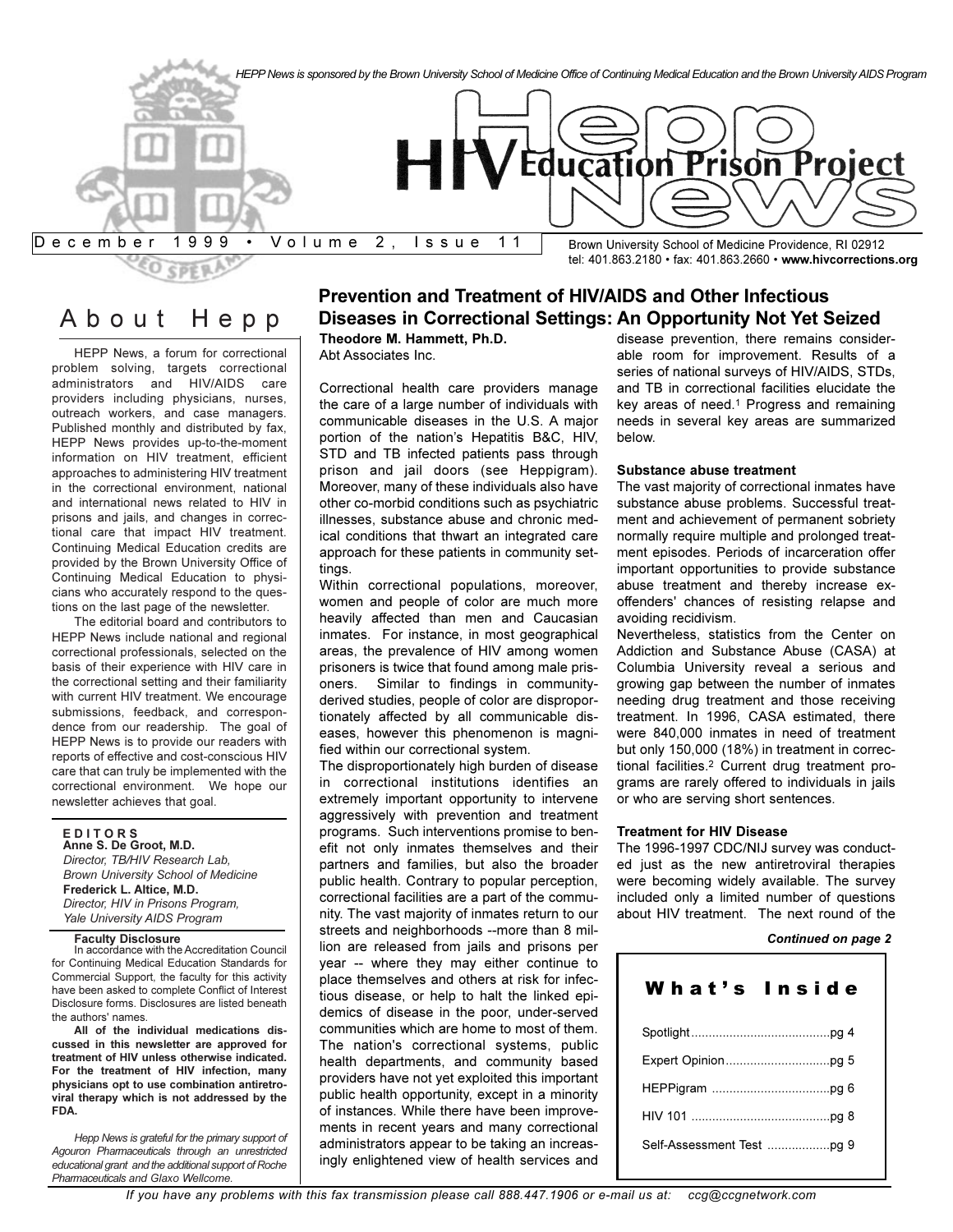# **Prevention and Treatment of HIV/AIDS and Other Infectious Diseases in Correctional Settings: An Opportunity Not Yet Seized**

*Continued from page 1*

survey will examine treatment in greater detail. The responses to these questions indicate that the vast majority of state/federal and city/county correctional systems made protease inhibitors (90%, 93%) and combination therapy (90%, 90%) available to inmates. However, these results do not demonstrate that these therapies were provided to all inmates who should have been receiving them on an uninterrupted basis. Indeed, there is anecdotal evidence to suggest that there may be substantial problems with continuously available medications in at least some correctional facilities. Nor do the survey results demonstrate that inmates were being prescribed the most appropriate combination therapies. A recent study by Stadtlanders Pharmacy, which provides pharmacy services to many correctional systems, found that 52% of about 3,500 inmates whose pharmacy records were examined were receiving either "preferred" (45%) or "alternative" (7%) combinations based on currently accepted federal guidelines and more than one third were receiving either "not generally recommended' (28%) or "not recommended" (8%) regimens.3 There is clearly room for improvement in compliance with the DHHS Guidelines in treating HIVinfected inmates.

#### **HIV/AIDS education and prevention**

As of 1997, about two-thirds of correctional facilities in the U.S. were providing instructor-led HIV/AIDS education, the most basic ingredient of an education and prevention program. Moreover, while most HIV education programs covered basic information on the disease, far fewer included practical risk reduction information, such as strategies for negotiating safer sex and methods of safer injection. Only about a third were providing more intensive multi-session HIV prevention counseling programs, the type of program probably needed to help inmates initiate and sustain the difficult behavioral changes required to reduce their risks of acquiring or transmitting HIV and other infectious diseases. Finally, only 13% of prisons and 3% of jails were offering peer-based programs in which inmates provide education and prevention services to other inmates. This represents an extremely under utilized but promising and potentially very cost-effective

method of providing these services.

One definition of a "comprehensive" HIV/AIDS education and prevention program is that all of the following are provided in all of a correctional system's facilities: instructor-led education; HIV pre- and post-test counseling; peer-led programs; and multisession prevention counseling. By this definition, only 10% of state and federal prison systems and only 5% of the 50 largest jail systems in the U.S. had a comprehensive program in 1997.

Beyond this, some may consider a "comprehensive" program to include provision of the means necessary to effectuate HIV risk reduction. Perhaps the most commonly advocated such policy is making condoms available to inmates. However, political considerations have made it extremely difficult for correctional administrators to permit condom distribution even though it is hard to deny that inmates engage in sexual activity within correctional facilities. As a consequence, only two state prison systems (Vermont and Mississippi) and four city/county jail systems (District of Columbia, New York City, Philadelphia, and San Francisco) make condoms available to inmates. This number has not changed since about 1990.

#### **Discharge planning /community linkages**

All inmates need more and better services to help them make successful transitions to the community, resist relapse to substance use, and avoid a return to high-risk behavior and criminal activity. This is especially true for inmates with HIV disease, who might benefit from a range of services including continuity of health care, stable housing, drug treatment, assistance gaining eligibility for benefits, and job training and placement services. Results of the 1996-1997 CDC/NIJ survey show that 92% of state/federal prison systems and 76% of the largest city/county jail systems were providing at least some discharge planning for inmates with HIV and AIDS. However, further analysis of the survey data reveals that while large percentages of systems were making referrals for HIV medications (82% of state/federal systems and 66% of city/county systems), drug treatment (75% and 63%), and for Medicaid and related benefits (78%, 56%), much smaller percentages were actually making appointments for inmates to receive these services in the community (31% of state/fed

eral systems and 27% of city/county systems for HIV medications, 22% and 24% for drug treatment, and 35% and 29% for benefits). Making a referral can involve simply giving an individual a list of agencies where they might apply for services with no further assistance in actually accessing the services. Making an appointment for a soon-tobe-released inmate with a specific service provider by no means guarantees that the person will show up and receive the services, but it represents an additional step in the process. Geography can be a significant obstacle to achieving a successful transition. Exemplary programs in small geographic locations in Rhode Island4 and Hampden County, Massachusetts<sup>5</sup> successfully provide continuity of services by having local clinicians provide care both within and outside of the correctional facility. Successful models in moderate-sized geographic areas, such as in Connecticut,<sup>6</sup> have adopted a transitional case management model to overcome problems associated with geography. Such programs are beginning to demonstrate salutary effects on clinical outcomes as well as on recidivism rates of inmates participating in them.

#### **Collaboration needed**

Correctional systems cannot be expected to take full responsibility for addressing the serious public health problem or exploiting the important public health opportunity represented by the related epidemics of infectious diseases in correctional facilities. Public health departments, communitybased organizations such as AIDS service organizations and community-based substance abuse treatment agencies, and other community-based providers have critical roles to play as well. There is increasing collaboration among these entities, but there remain far more opportunities and needs for working together. There are differences in philosophy and priority among these organizations, to be sure, but there are also growing examples of overcoming the barriers and forging successful collaborations to provide needed services to inmates and releasees as well as to benefit the public health and serve the interests of society at large.<sup>7</sup>

#### References:

1 The most recent report is Hammett TM, Maruschak L, Harmon P. 1996-1997 *Update: HIV/AIDS, STDs, and TB in Correctional Facilities* (Washington, July 1999). Available online at www.ncjrs.org.

2 National Center on Addiction and Substance Abuse. Behind Bars: Substance Abuse and America's Prison Population (New York, 1998), p. 11.

3 Gajewski-Verbanac l, Lewis SM, Chrisman C, Rihn T, Hartman T, Vanscoy GJ. Retrospective analysis of antiretroviral treatment to guidelines in a national correctional base. Abstract #600. Abstracts of the 39th Interscience Conference on Antimicrobial Agents and Chemotherapy, San Francisco, September 26-29, 1999.

4 Vigilante KC, Flynn MM, Affleck PC, Stunkle JC, Merriman NA, Flanigan TP, Mitty JA, Rich JD. Reduction in recidivism of incarcerated women through primary care, peer counseling, and discharge planning. *J Women's Health* 1999 Nov 3; 8: 409-15.

6 Altice FL, Khoshnood K. Transitional Case Management as a Strategy for Linking HIV-Infected Prisoners to Community Health and Social Services (Project TLC). [monograph]. Connecticut Department of Public Health, 1997.

7 Hammett TM. Public health/corrections collaborations: prevention and treatment of HIV/AIDS, STDs, and TB (Washington: National Institute of Justice and Centers for Disease Control and Prevention, July 1998). Available online at www.ncjrs.org.

<sup>5</sup> Conklin TJ, Lincoln T, Flanigan TP. A public health model to connect correctional health care with communities. *Am J Public Health* 1998 Aug; 88: 1249-50.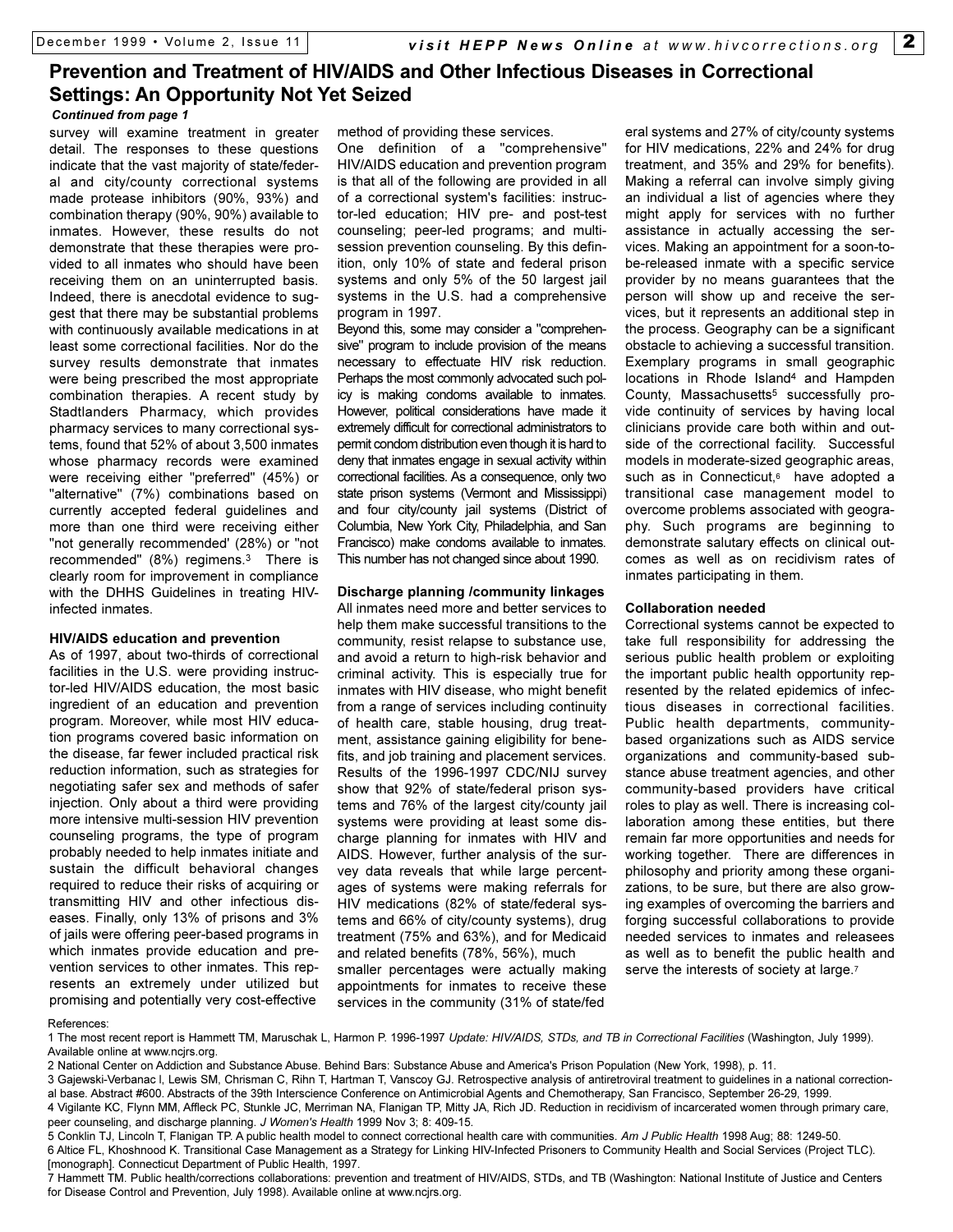# L ETTER FROM THE E DITOR

#### Dear Readers,

This issue of HEPP News marks the last issue of the Millennium! I can think of no better way to end it than to emphasize the important work presented by Drs. Hammett and Greifinger on the extent of co-morbid medical conditions housed within the U.S. correctional system. This month's HeppiGram depicts some of the information provided. Dr. Hammett reviews for us the burden of HIV and the extent to which current correctional systems have succeeded in developing comprehensive programs to diagnose, treat and prevent communicable diseases within our walls.

An interview with Dr. Greifinger and the data he presented at the recent NCCHC meeting in Ft. Lauderdale, FL, provides insight into the burden of other co-morbid conditions, namely chronic diseases and psychiatric illness. These data likely represent the minimum burden of disease within the US correctional system as standardized screening methods were not used to compile the data at selected reporting sites. My hope for these data, which are to be presented to Congress, is to prompt the federal government to into a more proactive stance in integrating correctional health with our public health system.

Dr. Augustine Mekkum provided an unsolicited opinion piece discussing adherence strategies within correctional systems. This is one of the most thoughtful pieces on adherence in correctional facilities I've reviewed. However it is important to recognize that one system does not work for all inmates just as one antiretroviral combination does not - the operative word is individualize! The unruly nature of medication lines (outside conditions, long lines, poor confidentiality, etc.) may make "keep on person" the best alternative in some correctional settings. Moreover, are there not other viable alternatives such as DOT until a person learns how to properly take the medications, is beyond the initial side effects and has achieved a non-detectable viral load?

Other features this month include graphics showing the prevalence of infectious disease in corrections and antiviral drug interactions. After reviewing this issue, readers should be able to list in order of prevalence which infectious diseases are seen most frequently in correctional systems, describe the burden of mental health disorders, and identify appropriate antiviral combinations. In next month's issue, we'll bring you Newton Kendig's discussion of public health and corrections collaborations, as well as a summary of the latest HIV treatment guidelines.

The end of the Millennium (the year for most of us) marks a time for major resolutions. I believe I can speak for Anne and and new editor Joe Bick by saying that our resolution for the next Millennium is to keep our Newsletter up-to-date, clearly written, and arriving on time. Our mission for next year is to go international - watch for updates from Europe, Australia, and the United Kingdom! The entire staff at HEPP News wishes each of you a prosperous New Year and New Millennium!

Kick Altre MD

Rick Altice, M.D. Asst. Professor of Medicine Director, HIV in Prisons Program Yale University AIDS Program

# S AVE THE D ATES

**The American Correctional Association: Winter Conference** January 10 - 12, 2000 Phoenix, Arizona Register Online: http://www.correctionscorp.com/aca.html Phone: 1-800-222-5646, ext. 1922 Fax: 1-301-918-1900

#### **Ryan White CARE Act All-Title National Meeting - Making a Difference: HRSA's HIV/AIDS Programs**

January 18 - 21, 2000 Washington, DC Phone: (202) 887-0620 x14 Sponsor: Health Resources & Services Administration (HRSA)

#### **Infectious Diseases 2000**

January 28 - 30, 2000, Miami, FL Email: conferences@arhp.org URL: http://www.arhp.org/arhpframeconf.html Phone: (202) 466-3825 or (877) 444-ARHP Fax: (202) 466-3826

#### **Retroconference 2000 7th Conference**

January 30 - February 2, 2000 San Francisco, CA Registration opens: November 30 Late breaker abstract deadline: January 5, 2000 More information available at: http://www.retroconference.org/

#### **15th Annual Rocky Mountain Regional Conference on HIV Disease**

February 18 - 19, 2000 Denver, CO Email: cap@coloaids.org URL: http://www.coloaids.org Phone: (303) 837-0166 Fax: (303) 837-9213 CME available.

**HEPP News** is published twelve times a year by the Brown University AIDS Program Box G-B426 · Providence RI 02912 *tel:* 401.863.2180 *fax:* 401.863.1243 *e-mail:* heppnews@brown.edu

*If you have an difficulties with this fax transmission please call 888.447.1906*

#### **Senior Advisory Board** Joe Bick, M.D. *California Dept. of Corrections*

Roderic D. Gottula, M.D. *Society for Correctional Physicians*

Theodore M. Hammett, Ph.D. *Abt Associates*<sup>v</sup>

Ned E. Heltzer, R.Ph., M.S. *Prison Health Services, Inc.*

David Thomas, J.D., M.D. *Florida Dept of Corrections*

**Managers** Dennis Thomas *HIV Education Prison Project*

Michelle Gaseau *The Corrections Connection*

**Layout**  Mary Sheehan *The Corrections Connection*

**Promotion and Distribution** Amanda Butler *Cimon Consulting Group*

#### **Editorial Associates**  Elizabeth Stubblefield *HIV Education Prison Project*

Christine Mastal *The Corrections Connection*

**Associate Editors**

Stephen Tabet, *Univ. of Washington Division of Infectious Disease Seattle HIVNET*

Timothy P. Flanigan, M.D. *Brown University School of Medicine*

> David P. Paar, M.D. *University of Texas Medical Branch*

Anne C. Spaulding, M.D. *Brown University School of Medicine*

David A. Wohl, M.D. *University of North Carolina*

Betty Rider, M.A., M.S. *North Carolina Division of Prisons*

> Steve Szebenyi, M.D. *Albany Medical College*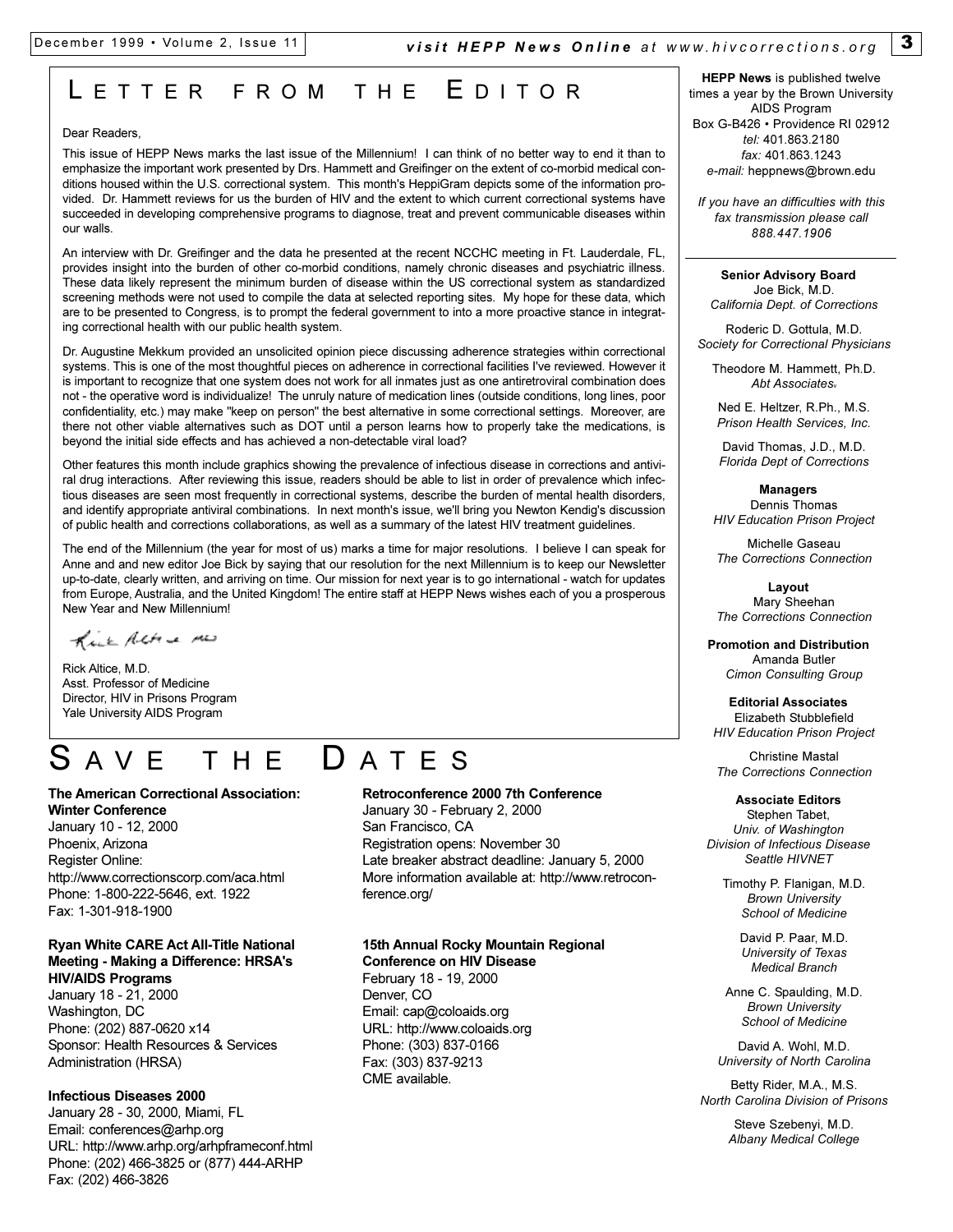December 1999 · Volume 2, Issue *visit HEPP News Online at www.hivcorrections.org* **4** 

## **Spotlight:** Revealing the Need for Change: An Interview with Robert Greifinger, MD By HEPP Staff

Robert Greifinger, MD, is a correctional health care consultant and former chief medical officer for the New York State Department of Correctional Services. One of Dr. Greifinger's many projects has been to coordinate an evaluation of the health status of prison and jail inmates for the National Commission on Correctional Health Care (NCCHC) that was funded by the NCCHC and the National Institute of Justice (NIJ). The complete report will be presented to the U.S. Congress in early 2000. Dr. Greifinger provided HEPP News and an eager audience of correctional health care providers with a glimpse of the report's findings during his presentation at the NCCHC in Ft. Lauderdale, FL and during a recent interview.

The goal of this project was to estimate the burden of disease among soon-to-be-released incarcerated individuals and to make recommendations for public health interventions. The report will provide suggestions to the federal government for improvements in health care management within correctional systems.

The report underscores a problem with which correctional providers should already be familiar: correctional facilities are coping with patients who have many undiagnosed and untreated health problems and who have had little access to health care prior to incarceration. Improved management of the many health conditions afflicting inmates will have a dramatic impact on the health care needs of the communities to which they return. Therefore, Dr. Greifinger feels that the health status of soon-to-bereleased inmates is an important component of the community's health and deserves to be a targeted public health intervention.

#### **The Extent of the Problem**

Dr. Griefinger provided correctional system-reported prevalence projections of various diseases in corrections based on existing survey data.<sup>1</sup> Dr. Greifinger emphasizes the fact that these data are projections, and not based on actual surveys. Data were adjusted for the socioeconomic and demographic characteristics of inmates. He provided information on the burden of disease in three categories: communicable diseases, mental health conditions, and chronic illnesses.

#### **Communicable Disease**

Communicable diseases of greatest significance to correctional HIV providers include Hepatitis B and C, HIV, sexually transmitted infections (syphilis, gonorrhea, and chlamydia) and airborne diseases such as tuberculosis

| Condition           | Number of<br><b>Annual Releases</b><br>with Infection* (%)<br>$N \approx 8,000,000$ | % Total<br><b>US Patients</b><br>with the<br><b>Indicated</b><br><b>Condition**</b> |
|---------------------|-------------------------------------------------------------------------------------|-------------------------------------------------------------------------------------|
| <b>HIV</b>          | 98,000-148,000 ^                                                                    | $13.1 - 19.3$                                                                       |
|                     | $(1.2 - 1.8)$                                                                       |                                                                                     |
| Syphilis            | 558,000 (6.9)                                                                       | N/A <sub>AA</sub>                                                                   |
| Chlamydia           | 186,000 (2.3)                                                                       | $N/A^{\wedge\wedge}$                                                                |
| Gonorrhea           | 77,500 (0.9)                                                                        | N/A <sub>AA</sub>                                                                   |
| Hepatitis C (HCV)   | 1.4 million (17.5)                                                                  | 29.3-32                                                                             |
| Hepatitis B (HBV)   | 155,000 (1.9)**                                                                     | 12.4-15                                                                             |
| <b>Tuberculosis</b> | 12,000 (0.1)**                                                                      | 35                                                                                  |

**Table 1. Communicable Diseases Key:**

*\*Personal communication, Robert Greifinger, December 1999. Percentages calculated by HEPP staff using the reported numbers divided by 8 million, the approximate number of total annual releases.*

*\*\*Hammett TM, Harmon P, Rhodes W. The Burden of Infectious Disease Among Inmates and Releasees from Correctional Facilities. Prepared for the National Commission on Correctional Health Care-National Institute of Justice "Health Status of Soon-to-be-Released Inmates" Project, presented at the National Commission on Correctional Health Care Conference in Fort Lauderdale, FL, 1999.* 

*^These numbers were qualified in Hammett's study as follows: "The large range in these numbers reflect the fact that their data are based on a combination of testing methodologies which may have different sensitivities. Moreover, sex workers and others likely at highest risk for STDs may be disproportionately represented among those released without having been screened. Thus, statistics on jail intake screening for STDs probably understate the true prevalence of STDs*

*among people passing through jails."*

*^^According to Hammett's study, there are no reliable data on the total US prevalence of these three diseases. Thus we did not attempt to calculate these percentages.*

#### **Mental Illness**

The prevalence of major psychiatric disorders was 50% higher among incarcerated populations than in the community. However, some mental illnesses are still under reported in correctional settings. For example, under-diagnosed or undiagnosed conditions uncovered by this report included schizophrenia, major depression, and bipolar disorders. The prevalence of known mental health disorders among inmates currently in custody is shown in Table 2.

|  | Table 2. Prevalence of Severe Mental illness in Jails and Prisions* |  |  |  |  |  |  |
|--|---------------------------------------------------------------------|--|--|--|--|--|--|
|--|---------------------------------------------------------------------|--|--|--|--|--|--|

| <b>Condition</b>        | Jails (%)   | Prisons (%) |
|-------------------------|-------------|-------------|
| Schizophrenia           |             | $2.3 - 3.9$ |
| Major Depression        | $8 - 15$    | 14-18       |
| <b>Bipolar Disorder</b> | $1.5 - 2.6$ | $2 - 4.3$   |

*\*Personal Communication, Robert Greifinger, December 1999*

Compounding the problem, a high percentage of inmates with mental illness also have a co-occurring substance abuse problem. Dr. Greifinger recommended that correctional providers become familiar with the treatment of patients who carry a "dual diagnosis" (mental illness and substance abuse), the group at highest risk for recidivism.

#### **Chronic diseases**

Dr. Greifinger's project also reported on the prevalence of asthma, hypertension and diabetes (see Table 3) among inmates. He said these figures should cause correctional health providers and policy makers as well as public health planners to recognize that these conditions are highly prevalent in correctional settings.

#### **Table 3. Prevalence of Chronic Diseases in Prisons and Jails\***

*\*Percentages derived from Greifinger's reported numbers divided by the*

| Condition       | Jails<br>N=592.462 | <b>Prisons</b><br>N=1.210.034 | % of Total US<br><b>Patients with</b><br><b>Indicated Condition</b> |
|-----------------|--------------------|-------------------------------|---------------------------------------------------------------------|
| Asthma          | 44.000             | 96.000                        |                                                                     |
| <b>Diabetes</b> | 12.000             | 32.000                        |                                                                     |
| Hypertension    | 84.000             | 98.000                        | 18.5                                                                |

*number of jail and prison inmates as reported in the Bureau of Justice Statistics Bulletine, Prison and Jail Inmates at Midyear 1995. August 1996, NCJ 161132.*

#### **The Recommendations**

While the projections may be eye-opening to many, Dr. Greifinger and his colleagues hope that the report will be a catalyst for changes in correctional health care. He anticipates that the report will make a number of recommendations to Congress. For example, he suggested that Congress will need to improve surveillance of communicable diseases, mental illness and chronic disease in correctional settings. He believes the report will indicate that Congress should fund a program to develop the standards for measurement and reporting mechanisms for these diseases. The data might be housed in a national clearinghouse or database, similar to the HEDIS database for managed care. Dr. Greifinger also suggested that clinical guidelines for prisons and jails may need to be developed to reflect nationally accepted, evidenced based guidelines and have a measurement of performance against those guidelines. One example would be to use the National Institutes of Health treatment guidelines for HIV. In addition, correctional and public health professionals might be required to become familiar with the guidelines. He thought that the report would also suggest that a resource be developed to provide correctional healthcare professionals to updated treatment protocols. Ideally this database would be available on the Internet.

Dr. Greifinger also reported that the following recommendations would be featured in the report to Congress: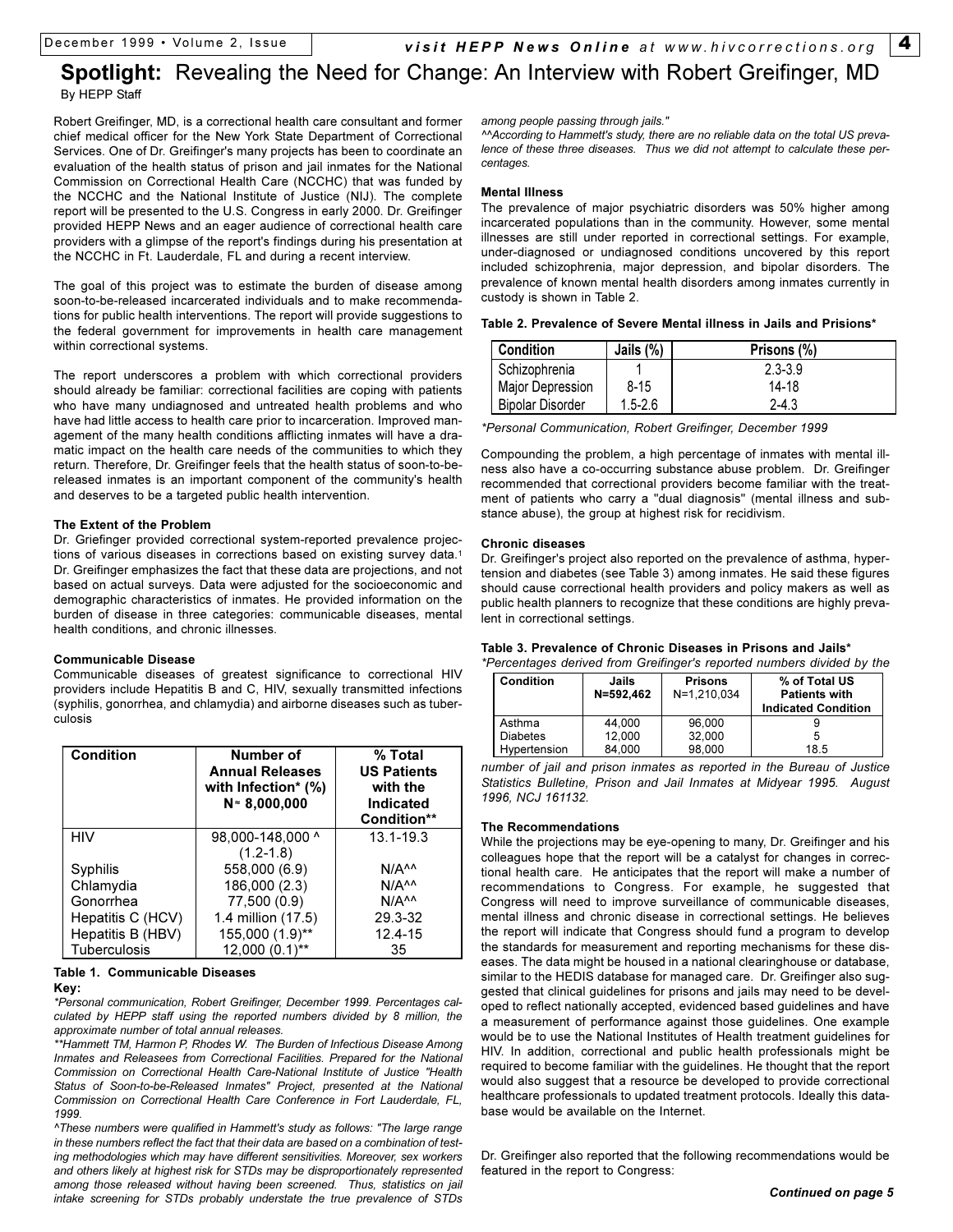# **Augustine C. Mekkam, M.D., R.Ph Expert Opinion:** Arguments For and Against Directly Observed Therapy for HAART

Since the introduction of Protease Inhibitors (PI) into the pharmacological arsenal against the Human Immunodeficiency Virus (HIV), both the quality and the quantity of life for HIV infected persons has increased. For a patient to receive these benefits, they must be dedicated to taking any of the combination of antiretroviral drugs that now make up the so-called Highly Active Anti-Retroviral Treatment (HAART). Besides the cost of these medications, the rapid mutation rate of the virus with risks of drug resistance is reason enough to ensure rigorous adherence to the prescriptions.

In correctional facilities, the issue of adherence has often been the subject of debate between those who advocate of Directly Observed Therapy (DOT) and Keep On Person (KOP) medication. In DOT, the inmate-patient goes to the medication line for each dose of their therapy. While under KOP, several days (up to one month) supply is dispensed to the inmate to take at the proper times in the privacy of their cells. In addition to the drug resistance and cost concerns, there are also the issues of patient confidentiality and self-reliance/responsibility on both sides of the debate.

Advocates of DOT often argue that health care staff has the moral responsibility to ensure that all eligible inmate/patients on HAART adhere strictly to their prescriptions. They often worry that development of resistance is a public health issue since most of these inmates will eventually parole and risk infecting others outside the prison. Advocates of DOT are also concerned that many of the inmate/patients have limited education or comprehension of the consequences of poor compliance and hence must be given extra help in order to attain the maximum benefits of HAART. From a fiscal point of view, it is argued that non-compliant inmates waste expensive medications and, as such, DOT must be instituted to prevent wasting these medications.

The opponents of DOT advocate for KOP as the best means of delivering HAART to inmate-patients. They argue that the complexities of HAART

regimens coupled with the side effects make it inhumane to require inmates to visit the medication lines several times each day. They note that if the goal of DOT were to prevent development of drug resistance, then it would ultimately achieve the opposite effect by discouraging inmates from going to the medication lines. Another argument in favor of KOP is that patients are able to maintain their confidentiality, whereas going to "pill lines" several times daily reveals their HIV status. On a fiscal note, some argue that DOT is labor intensive and costly since is requires a nursing staff administer and note each dose of the HAART given.

Both sides of the debate have valid points and only a compromise can bridge the differences. The need for such a compromise is what led to the development of a Modified DOT system of HAART administration. Under this system, HIV positive inmates on HAART go to the medication line each morning where they are issued individually packed, one-day supplies of each medication. For the rest of the day, they do not have to return to the line. Patients self-administer the prescriptions with instructions at the appropriate times without fear of inadvertently revealing their HIV status to other inmates. Under this system, medical staffs are able to identify those inmates who are not showing up for their daily supplies of the medications. The non-adherent inmates are counseled appropriately. One disadvantage is the increased time the pharmacy has to spend packaging the medications. However, this cost in pharmacy manpower may be offset by the fact that the medication line will not need as much staffing in the afternoon and evenings as compared to the DOT system.

Although the debate is ongoing, it is believed that Modified DOT will be perceived in due course to be a positive balance which addresses patient confidentiality, ensures compliance monitoring, minimizes the risks of drug resistance. Above all, Modified DOT makes the inmates active participants in their care since they would not only be trusted to go to the medication lines each morning, but would be trusted to remember to take the medicines reliably.

# **Spotlight:** Revealing the Need for Change: An Interview with Robert Greifinger, MD

#### *Continued from page 4*

 Establish a national vaccine program to support the implementation of nationally recommended vaccination protocols in correctional settings.

• Promote discussions in ethical decision making among correctional and health authorities to improve their approach to ethical challenges in corrections.

 Design and promote interventions to reduce obstructions to the implementation of effective public health programs in correctional facilities and the community.

 Provide incentives to prisons and jails to expand alcohol and other drug treatment programs and make these services available to inmates from admission through release.

 Support research in correctional health care including projects that emphasize creative and cost-effective options for continuity of care following release.

 Require correctional systems to adhere to nationally recognized standards for access, quality of care, quality of service and appropriate credentialing.

The report is also likely to recommend that state and local correctional agencies provide a smoke free environment, healthy diets, and vaccines such as Hepatitis B as well as screen pregnant women for these diseases. Moreover, it suggests enhanced collaborations between with state, local, and other public health entities such as the CDC to analyze potential benefits to the community from early diagnosis of these diseases and treatment.

According to Dr. Greifinger, this project is the first accurate projection of the burden of illness among released inmates. "Correctional agencies have never been charged with the job of protecting the public's health. What we're saying is it should be part of their job. There should be a clear public mandate for a correctional institution to work with inmates in terms of the public's health in three areas: communicable disease, mental illness and chronic disease. I'm hoping this (report) will set a new standard for the expectations for the medial care of inmates in correctional institutions. This does not compete with current accreditation standards. It enhances them. We are talking about promoting new opportunities to improve health care for inmates in areas where it will have a positive effect on the community."

An audio tape copy of Dr Greifinger's presentation at the NCCHC conference can be obtained from the NCCHC by calling 773-880-1460.

#### References:

1 Hammett TM, Harmon P, Rhodes W. The Burden of Infectious Disease Among Inmates and Releasees from Correctional Facilities. Prepared for the National Commission on Correctional Health Care-National Institute of Justice "Health Status of Soon-to-be-Released Inmates" Project, presented at teh Meeting of the Expert Panel on Communicable Disease, June 14-15 1999, Chicago IL.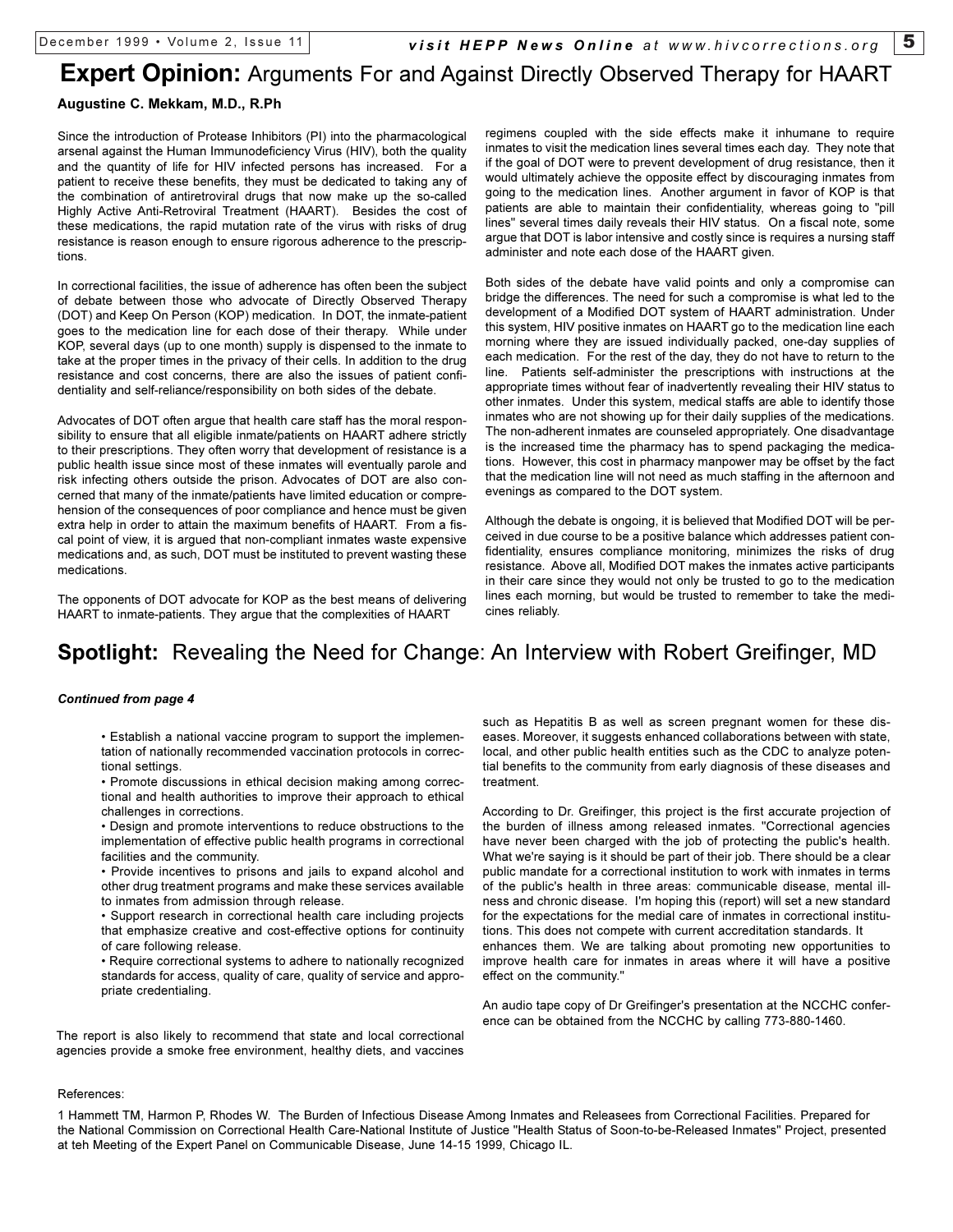# **HEPPigram** *A feature of HEPP News providing concise solutions to correctional HIV-related problems.*

### **Disease Among Incarcerated Populations**

The following graphs show infectious disease among incarcerated populations. In 1996, there were estimated to be approximately 16,000 known HIV infected inmates and does not include the number with undiagnosed HIV infection. HIV prevalence among women and minorities is higher than among men and whites, respectively, in almost every geographical location. The first is adapted from Hammett TM, and Maruschak, LM. 1996-1997 Update: HIV/AIDS, STD's and TB in Correctional Facilities. July 1999. NCJ 176344. The second is taken from a report given at the Meeting of the Expert Panel on Communicable Disease "Health of Soon-to-Be-Released Inmates" Project. June 14-15, 1999, Chicago, IL. See the Spotlight, Table 1 for numbers.





Figure 2. This figure shows the number of inmates with selected infections. The percentages are the percent of the total US patient population infected with the indicated disease that passed through correctional facilities in 1996.

# R ESOURCES

#### **Amfar's HIV/AIDS Treatment Directory**

A new Web site provides up-to-date information on approved and experimental HIV therapies for doctors and patients. Located at www.amfar.org/td, the site includes a searchable database of clinical trials of experimental treatments. Also on the Web site is a tool that helps determine the programs that may be best for a patient.

#### **Telephone Numbers:**

**National Clinicians PEP Hotline:** 888. 448. 4911

**National HIV Telephone Consultation Service:** 800. 933. 3413

#### **Websites:**

**HIV/AIDS Treatment and Information Services (HIVATIS) webpage** http://www.thebody.com/hivatis/agents/agents01.html

**The Bureau of Justice Statistics** http://www.ojp.usdoj.gov/bjs

**JAMA HIV/AIDS Information Center** http://www.ama-assn.org/special/hiv

#### **CDC HIV/AIDS Statistics**

http://www.cdc.gov/nchstp/hib\_aids/stats/hasr1001.pdf

**The Corrections Connection** http://www.corrections.com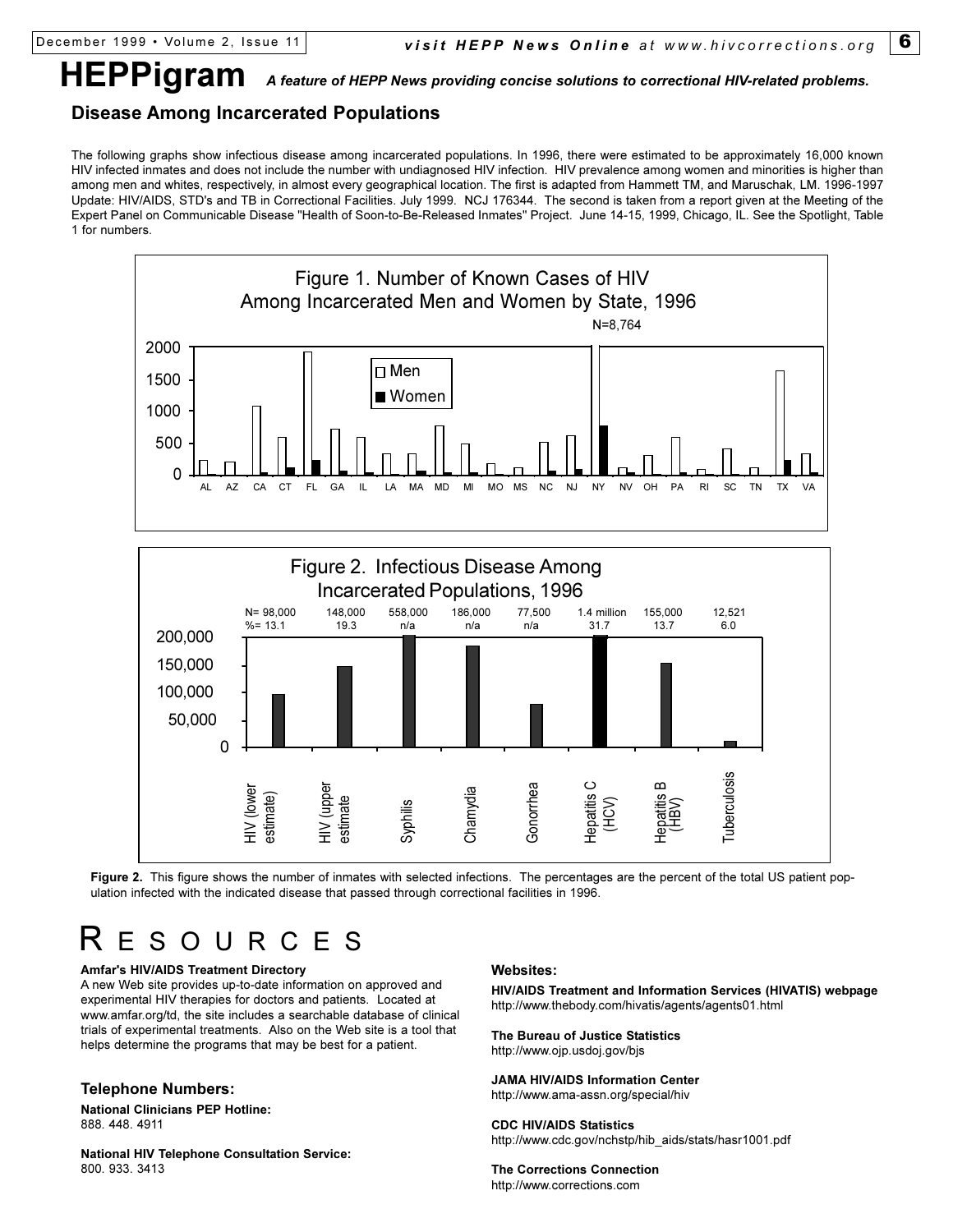# News Flashes

#### **UNAIDS and WHO: HIV/AIDS Cases will Continue to Rise**

On December 1, the last World AIDS Day of this millenium, it seemed appropriate to read the *Lancet's* report on the UNAIDS and WHO predictions for HIV/AIDS in the next century. At the close of 1999, UNAIDS and WHO estimate that 32.4 million adults and 1.2 million children will be living with HIV/AIDS. This past year saw the highest global total of deaths than any other year of the epidemic: 2.6 million children and adults died from AIDS in 1999. (Haroon A. Lancet. Nov 27 1999; 354: 1886.)

#### **Peer HIV Education Programs in Corrections**

Three articles in the last issue of the *Journal of the Association of Nurses in AIDS Care* addressed recent findings concerning HIV care and inmates. A study conducted in a medium-to-maximum security prison in the rural South revealed that among 57 newly incarcerated women there is a high prevalence of domestic violence, three or more sexual partners (10%) and unprotected sex during every encounter within the previous month (72%). Nearly all (97%) reported illicit drug use as well as sex with an injection drug user, yet more than half thought they had little or no risk for HIV infection or other sexually transmitted infections. Limited prevention programs were available for them at the time of discharge to the community. (Fogel C, Belyea M. J Assoc Nurses in AIDS Care. 12/99; 10(6) 66).

Another article in the the same issue advocates peer education for prisoners and asserts that nurses have a responsibility for assisting in the design and deployment of such programs. An ideal peer education program curriculum should carefully select inmate peers after considering their prison sentence, the type of offense committed, gender and race/ethnicity. Minimal curriculum must incorporate a basic understanding HIV/AIDS, issue of its origins, including conspiracy theory, and facilitate discussion using commonly used vocabulary terms. (Dubik-Unruh S. J Assoc Nurses in AIDS Care. 12/99; 10(6) 53.)

An additional article spotlights ACE, a peer support program for female prisoners with HIV/AIDS. The AIDS Counseling and Education Program (ACE) helps with the crisis at Bedford Hills Correctional Facility, New York State's maximum security prison for women. The ACE program educates inmates about preventing HIV, provides supportive counseling, and uses community groups to facilitate women's re-enter to society. It also encourages adherence with antiretroviral therapy. (Boudin K, Carrero I, Clark J. et al. J Assoc Nurses in AIDS Care. 12/99; 10(6) 90.)

**OSHA/CDC Urge the use of Safety Needles** The CDC has urged health facilities to use specially designed safety needles to protect health care workers (HCWs) from accidental needle stick injuries. The notice comes just weeks after the Occupational Safety and Health Administration authorized its inspectors to issue citations to health care facilities that fail to use the safer needles. The FDA has already approved 50 safety needles and syringes, including those that have retractable needles, syringes with protective sheaths and vaccine injectors that use pressure rather than a needle to deliver medication. It is estimated that the use of safety needles would reduce the injuries by 80% among the 600,000 annual needlestick injuries to HCWs. Unfortunately, only 15% of hospitals currently use safety needles. Three states (CA, MD, TN) currently legislate mandatory use of safety needles and 20 others are considering similar legislation. Cost is cited as a barrier to safety syringe use which cost to \$.25 compared to \$.06 per routine needle. (Press release, November 23, 1999. Full article available at:

http://www.cdc.gov/od/oc/media/pressrel/r99 1123.htm). Editor's note: OSHA's standards presumably apply in the correctional setting.

#### **HIV Plus: Prison Issue**

*HIV Plus*, the largest-circulation HIV magazine in the US, has produced a special comprehensive issue on prisons. HIV Plus is distributed free to AIDS service providers. For a single copy, fax request to 212.334.9227 or call 212.625.0897. For bulk orders (25+) call 212.334.9119 ext.42. Also available at www.aidsinfonyc.org/hivplus.

# **SUBSCRIBE TO HEPP NEWS**

|                                                                                                                                                                                                                                                                                                                                                                                                                                                                                    | FAX TO 800.671.1754 FOR ANY OF THE FOLLOWING: (please print clearly or type)                                                                                                                                                         |                                                                      |                             |  |  |
|------------------------------------------------------------------------------------------------------------------------------------------------------------------------------------------------------------------------------------------------------------------------------------------------------------------------------------------------------------------------------------------------------------------------------------------------------------------------------------|--------------------------------------------------------------------------------------------------------------------------------------------------------------------------------------------------------------------------------------|----------------------------------------------------------------------|-----------------------------|--|--|
| Yes, I would like to add/update/correct (circle one) my contact information for my complimentary subscription of HEPPNews fax newsletter.<br>Yes, I would like to sign up the following colleague to receive a complimentary subscription of HEPPNews fax newsletter.<br>Yes, I would like to order the following back issues (please include volume/issue/date).<br>Yes, I would like my HEPP News to be delivered as an attached PDF file in an e-mail (rather than have a fax). |                                                                                                                                                                                                                                      |                                                                      |                             |  |  |
| NAME:                                                                                                                                                                                                                                                                                                                                                                                                                                                                              | <u> 1989 - Jan Barbara de Santo Antonio de Antonio de Antonio de Antonio de Antonio de Antonio de Antonio de An</u>                                                                                                                  |                                                                      |                             |  |  |
| <b>CHECK ONE:</b>                                                                                                                                                                                                                                                                                                                                                                                                                                                                  | o Physician       o Physician Assistant                  o Nurse Practitioner<br>⊙ Pharmacist                                                                                                                                        | ○ Medical Director/Administrator ○ HIV Case Worker/Counselor ○ Other | ⊙ Nurse/Nurse Administrator |  |  |
|                                                                                                                                                                                                                                                                                                                                                                                                                                                                                    |                                                                                                                                                                                                                                      |                                                                      |                             |  |  |
|                                                                                                                                                                                                                                                                                                                                                                                                                                                                                    |                                                                                                                                                                                                                                      |                                                                      |                             |  |  |
|                                                                                                                                                                                                                                                                                                                                                                                                                                                                                    |                                                                                                                                                                                                                                      |                                                                      |                             |  |  |
|                                                                                                                                                                                                                                                                                                                                                                                                                                                                                    |                                                                                                                                                                                                                                      |                                                                      |                             |  |  |
| SIGNATURE:                                                                                                                                                                                                                                                                                                                                                                                                                                                                         | <u> 1989 - Johann Harry Harry Harry Harry Harry Harry Harry Harry Harry Harry Harry Harry Harry Harry Harry Harry Harry Harry Harry Harry Harry Harry Harry Harry Harry Harry Harry Harry Harry Harry Harry Harry Harry Harry Ha</u> |                                                                      |                             |  |  |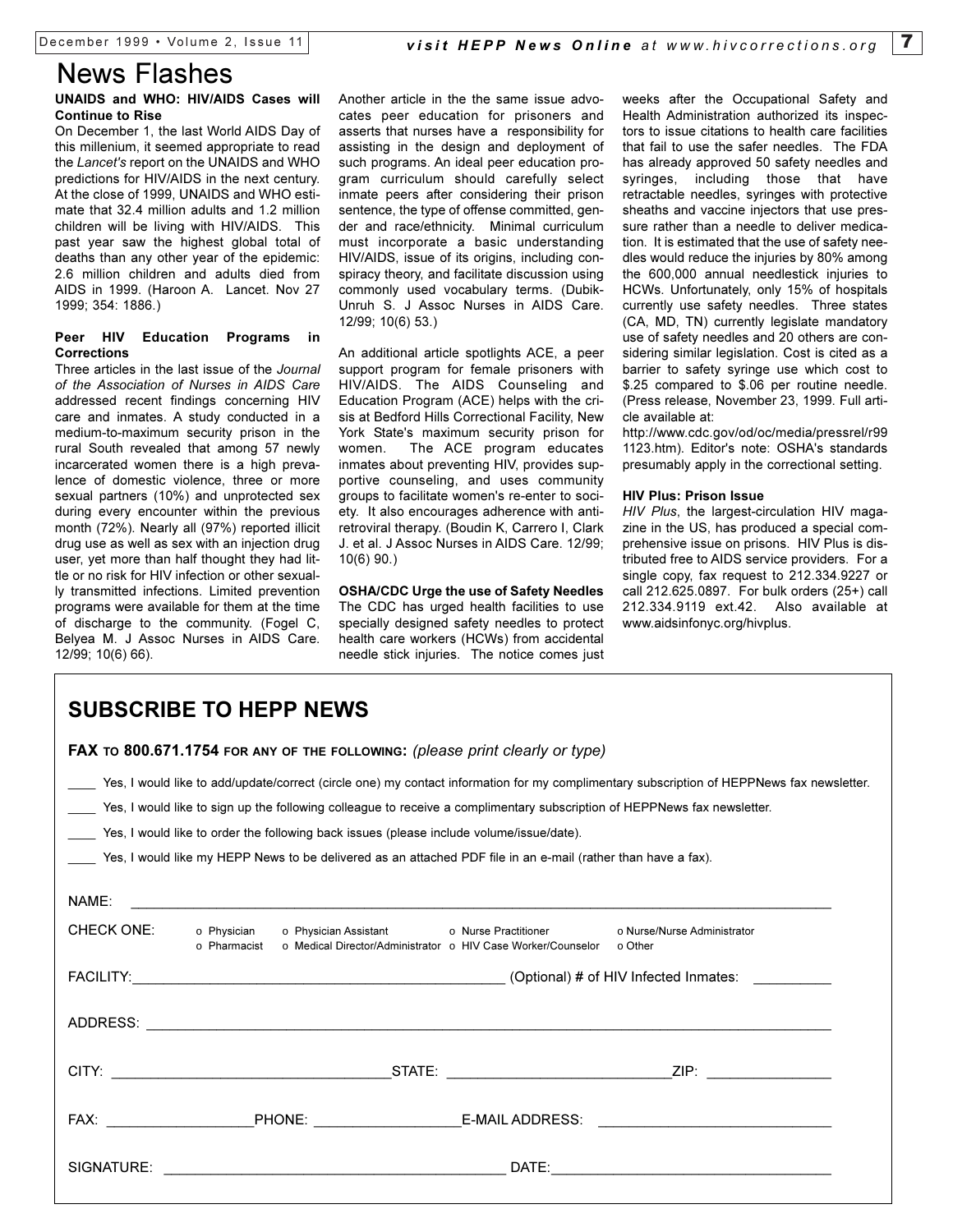# **HIV 101** HIV 101

|                      | 1959 119111 OCLODGI. I BIL<br>Effect of Drug on Levels (AUCs)/Dose (Adapted from HIVATIS webpage: www.thebody.com/hivatis/agents/agents01.html)                                              | orug musiquuuno.                                                                                                 |                                                                                                                |                                                                                                       |                                                                           |                                                                                                                                            | JLGJU IIIIIIVILV                                                                                  |
|----------------------|----------------------------------------------------------------------------------------------------------------------------------------------------------------------------------------------|------------------------------------------------------------------------------------------------------------------|----------------------------------------------------------------------------------------------------------------|-------------------------------------------------------------------------------------------------------|---------------------------------------------------------------------------|--------------------------------------------------------------------------------------------------------------------------------------------|---------------------------------------------------------------------------------------------------|
| Drug Affected        | Ritonavir                                                                                                                                                                                    | Saquinavir*                                                                                                      | Nelfinavir                                                                                                     | Amprenavir                                                                                            | Nevirapine                                                                | Delavirdine                                                                                                                                | Efavirenz                                                                                         |
| Indinavir<br>(IDV)   | Levels: IDV up 2- Levels: IDV no<br>5X.<br>Dose: Limited<br>data for IDV 400<br>mg bid, RTV 400<br>mg bid, or IDV<br>600 mg bid RTV<br>$200$ mg bid, or<br>IDV 800 mg bid,<br>RTV 100 mg bid | effect:<br>SQV up 4-7x#<br>Dose: higher<br>doses may be<br>antagonistic^                                         | Levels:<br>IDV up 50%;<br>NFV up 80%<br>Dose: limited<br>data for IDV 1200<br>ma bid NFV<br>$1250$ mg bid      | Levels: APV up<br>33% (750 mg)<br>bid)<br>IDV down 38%<br>Dose: No Data<br>May need to up<br>IDV dose | Levels: IDV down Levels: IDV up<br>28%<br>NVP no effect<br>Dose: Standard | 40%<br>Dose: IDV 600<br>mg q 8h                                                                                                            | Levels: IDV down<br>31%<br>Dose: IDV<br>1000mg<br>q8h                                             |
| Ritonavir<br>(RTV)   |                                                                                                                                                                                              | Levels: RTV no<br>effect:<br>SQV up 20x**#<br>Dose: Invirase or<br>Fortovase 400<br>mg bid ** RTV:<br>400 mg bid | Levels: RTV no<br>effect: NFV up<br>1.5x<br>Dose: limited<br>data for RTV 400<br>mg bid NFV 500-<br>750 mg bid | Forthcoming<br>data to be pre-<br>sented at the<br><b>Retrovirus</b><br>Conference<br>February 2000.  | Levels:<br>RTV down 11%<br>NVP no effect<br>Dose:<br>Standard             | Levels: RTV up<br>70%<br>Dose: No data                                                                                                     | Levels: RTV up<br>18%<br>EFV up 21%<br>Dose: RTV 600<br>mg bid (500 mg<br>biď for<br>intolerance) |
| Saquinavir<br>(SQV)  | see under SQV<br>column                                                                                                                                                                      |                                                                                                                  | Levels:<br>SQV up 3-5x;<br>NFV up 18% #<br>Dose: Standard<br><b>NFV: FTV 1200</b><br>ltid                      | Levels: APV<br>down 32%<br>SQV up 20%<br>Dose: No Data                                                | Levels:<br>SQV down 25%<br>NVP no effect<br>Dose: No Data                 | Levels: SQV up<br>5x;** DLV no<br>effect<br>Dose: Fortovase<br>800 mg tid, DLV<br>standard (monitor recommended<br>transaminase<br>levels) | Levels: SQV<br>down 62%<br>EFV down 12%<br>co-administration<br>not                               |
| Nelfinavir<br>(NFV)  | See under NFV<br>column                                                                                                                                                                      | See under NFV<br>column                                                                                          |                                                                                                                | Levels: No<br>change in APV<br>NFV up 15%<br>Dose: standard                                           | Levels: NFV up<br>10%<br>NVP no effect<br>Dose: standard                  | Levels: NFV up<br>2x<br>DLV down 50%<br>Dose: no data<br>(monitor for<br>neutropenic<br>complications)                                     | Levels: NFV up<br>20%<br>Dose: Standard                                                           |
| Nevirapine<br>(NVP)  | see under NVP<br>column                                                                                                                                                                      | see under NVP<br>column                                                                                          | see under NVP<br>column                                                                                        | No Data - May<br>reduce APV<br>levels                                                                 |                                                                           | No Data                                                                                                                                    | No Data                                                                                           |
| Delavirdine<br>(DLV) | see under DLV<br>column                                                                                                                                                                      | see under DLV<br>column                                                                                          | see under DLV<br>column                                                                                        | No Data - May<br>increase APV<br>levels                                                               | No Data                                                                   |                                                                                                                                            | No Data APV-<br><b>EFV</b><br>no data, may<br>reduce APV                                          |

Continued from October: Part 2: Drug Interactions: Proteges Inhibitors and Non-nucleoside Peyerse Transcriptase Inhibitors

Several drug interaction studies have been completed with saquinavir given as Invirase or Fortovase. Results from studies conducted with Invirase may not be applicable to Fortovase. \*\* Conducted with Invirase.

# Conducted with Fortovase (FTV).

^ A test tube study published in the July issue of the Journal of Infectious Diseases showed that low doses of saquinavir and indinavir appeared to<br>work together to inhibit HIV replication. However, as the doses increased combined antiviral effects against the virus. The scientists involved with the study were concerned that using these two protease inhibitors together could increase the chances of the virus developing resistance to both drugs.

# **Subscribe to** *HIV Inside*

A new quarterly newsletter addressing HIV-management issues specific to correctional care.

If you are interested in receiving this free publication, please fill out the form below. In addition to receiving *HIV Inside*, this contact information will be entered into an HIV-management database, allowing additional education materials to be forwarded.

| Title                                                              | <u> 1989 - Johann Stoff, deutscher Stoffen und der Stoffen und der Stoffen und der Stoffen und der Stoffen und der</u> |      |
|--------------------------------------------------------------------|------------------------------------------------------------------------------------------------------------------------|------|
|                                                                    |                                                                                                                        |      |
|                                                                    |                                                                                                                        |      |
|                                                                    | State                                                                                                                  | Zip. |
| Phone<br><u> 1980 - John Stein, Amerikaansk politiker († 1908)</u> |                                                                                                                        |      |